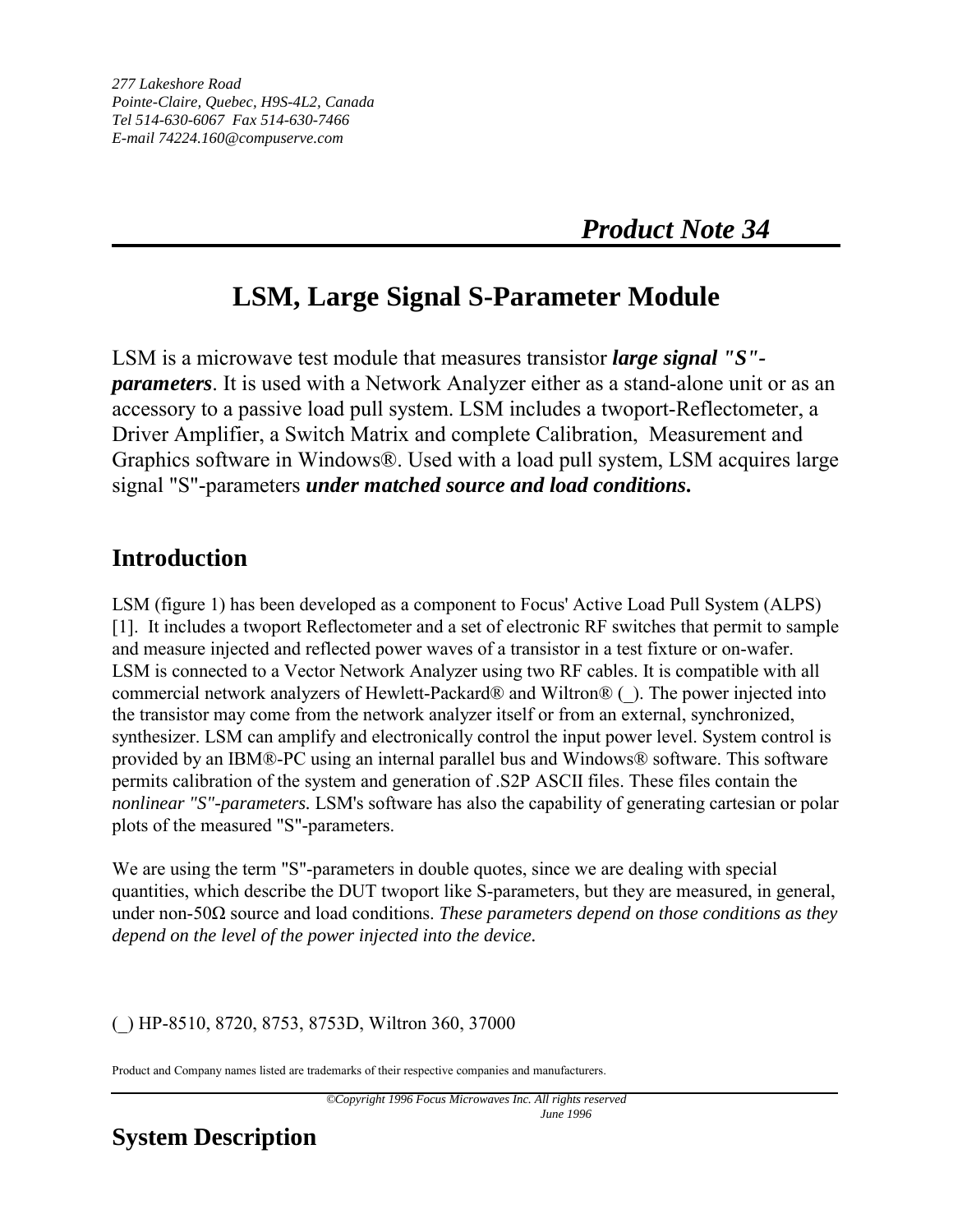LSM model 305 operates from 500 MHz to 3 GHz and beyond. LSM's frequency limitation is caused by the directivity of the couplers and the isolation and insertion loss of the electronic switches used. The concept of LSM is valid for any frequency and the calibration and measurement techniques used can be extended to much higher frequencies, at least 26 GHz. LSM is built into a 19" box compatible with instrumentation racks (figure 1).

LSM's core component is a twoport Reflectometer with full compatibility towards all existing network analyzers and additional power measurement capability (figure 2).

It includes two directional couplers (RM-1 and RM-2) and a fast electronically controlled switch matrix (SW-MTRX). It also includes a power amplifier (PWR AMP), an electronic attenuator (ATT) and two bias tees (B).

The signal received from the output of the DUT (port DO, figures 2 and 3) can be routed through an output tuner (port DL). The mechanical switch SW can connect to a  $50\Omega$ load or the CAL port, used for true power calibration.

During tests an external bridge has to be connected between ports TI

and DS as well between DL and TO.

If LSM is used as part of a load pull system those bridges are replaced by the input and output tuners (figure 4).

LSM is remotely controlled by an IBM®-PC computer via internal control bus (ICB). The PC



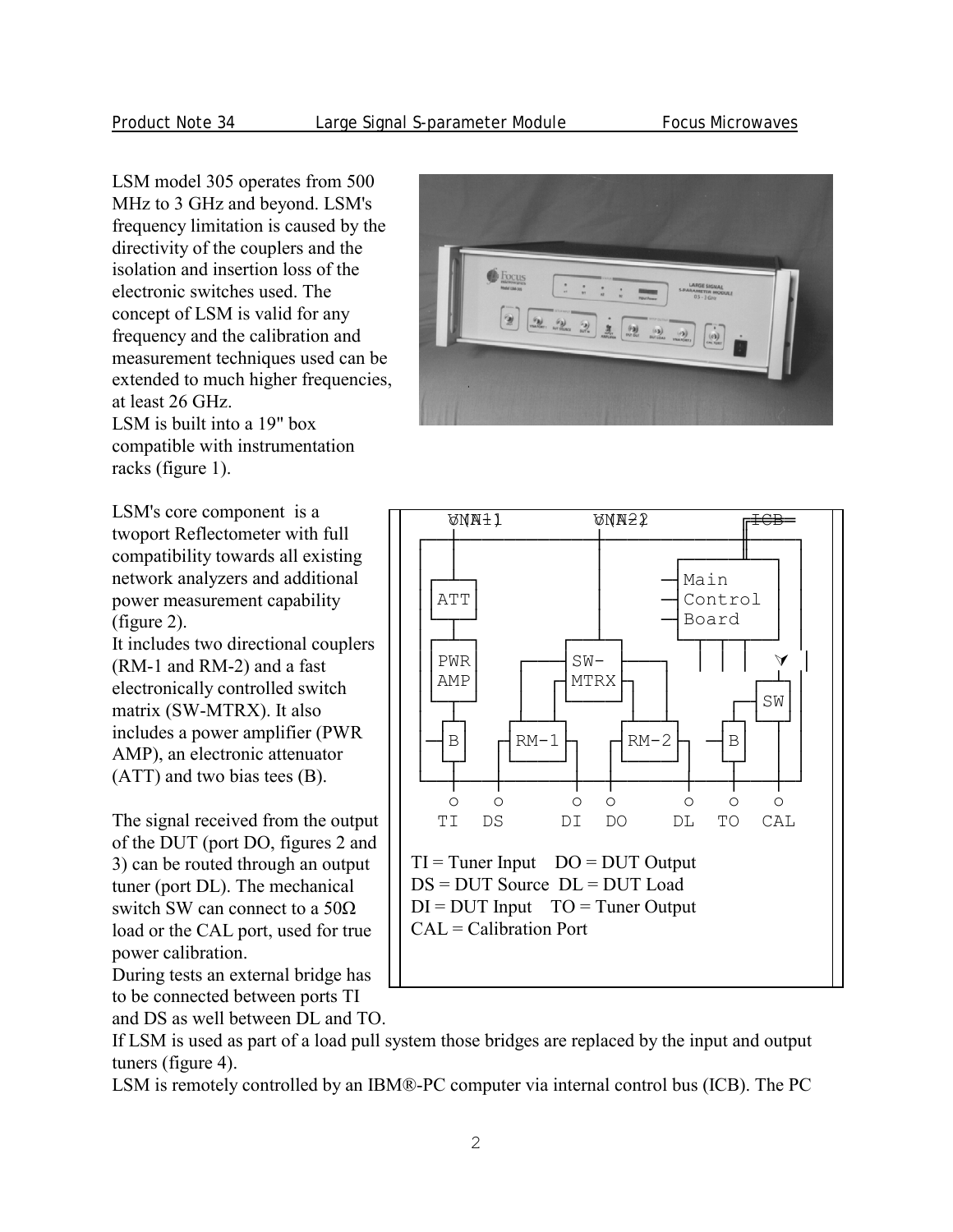simultaneously controls the network analyzer via GPIB and retrieves measured data. The network analyzer is used as fast detector and, normally, signal source.

LSM can be calibrated at DUT reference plane using TRL and *measures all four S-parameters of the DUT at any input power, within the linearity of the system*.

A *true power* calibration at the CAL port using a power meter permits the measurement of the absolute values of the two incident and the two reflected power waves at the ports of the DUT.

An external synthesizer (figure 3) can be used as a signal source in order to measure  $S_{22}$  of the DUT at harmonic frequencies. In this case the synthesizer's output is connected at port N1 (called also VNA-1 in figure 2) instead of the network analyzer. The synthesizer is tuned to the



fundamental frequency. The network analyzer, who's port 1 is now idle, can be tuned to measure the injected and reflected waves at the DUT's output port at the harmonic frequencies. This new quantity would be the "harmonic  $S_{22}$ " or  $S_{22}$ h. Another quantity that can be measured is the harmonic output power wave  $a_2(n \bullet f_0)$  as a function of the fundamental input power wave  $a_1(f_0)$ . This can be used to define the "harmonic conversion gain"  $S_2$ <sub>1</sub>h(n) =  $a_2(n \bullet f_0) / a_1(f_0)$ .

If LSM is used together with a passive load pull system (figure 4) this permits to perform large signal "S"-parameter measurements under variable load and source impedance conditions. Most significant, in this case, are the measurements where the transistor is simultaneously matched at each frequency. Since, however, the tuners of the passive system cannot present to the transistor the required impedances at all frequencies simultaneously, this measurement has to be made in CW mode, frequency by frequency. A special routine tunes the network analyzer to a given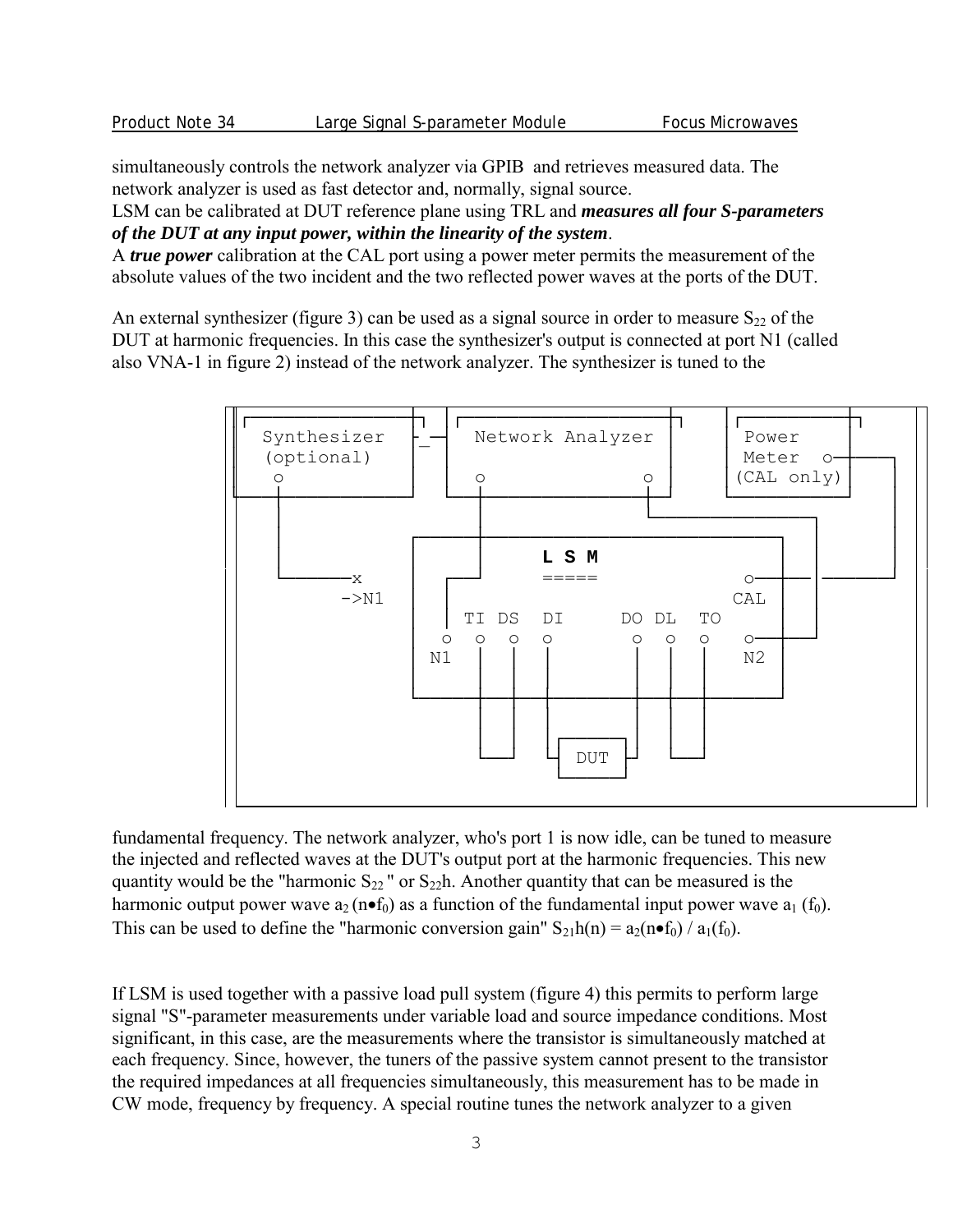frequency and then both tuners are tuned in order to match input and output of the transistor, after that a twoport S-parameter measurement is performed and the system is tuned to the next frequency.

The fact that both *incident and reflected waves* are measured allows to compute the real *power added efficiency* of the transistor tested under all source impedance conditions. This is not the case with passive load pull systems which do not use LSM. Those systems do not use a calibrated Reflectometer and can measure power added efficiency only under matched source conditions

┌───────────────┐ ┌───────────────────┐ ┌──────────┐

[2].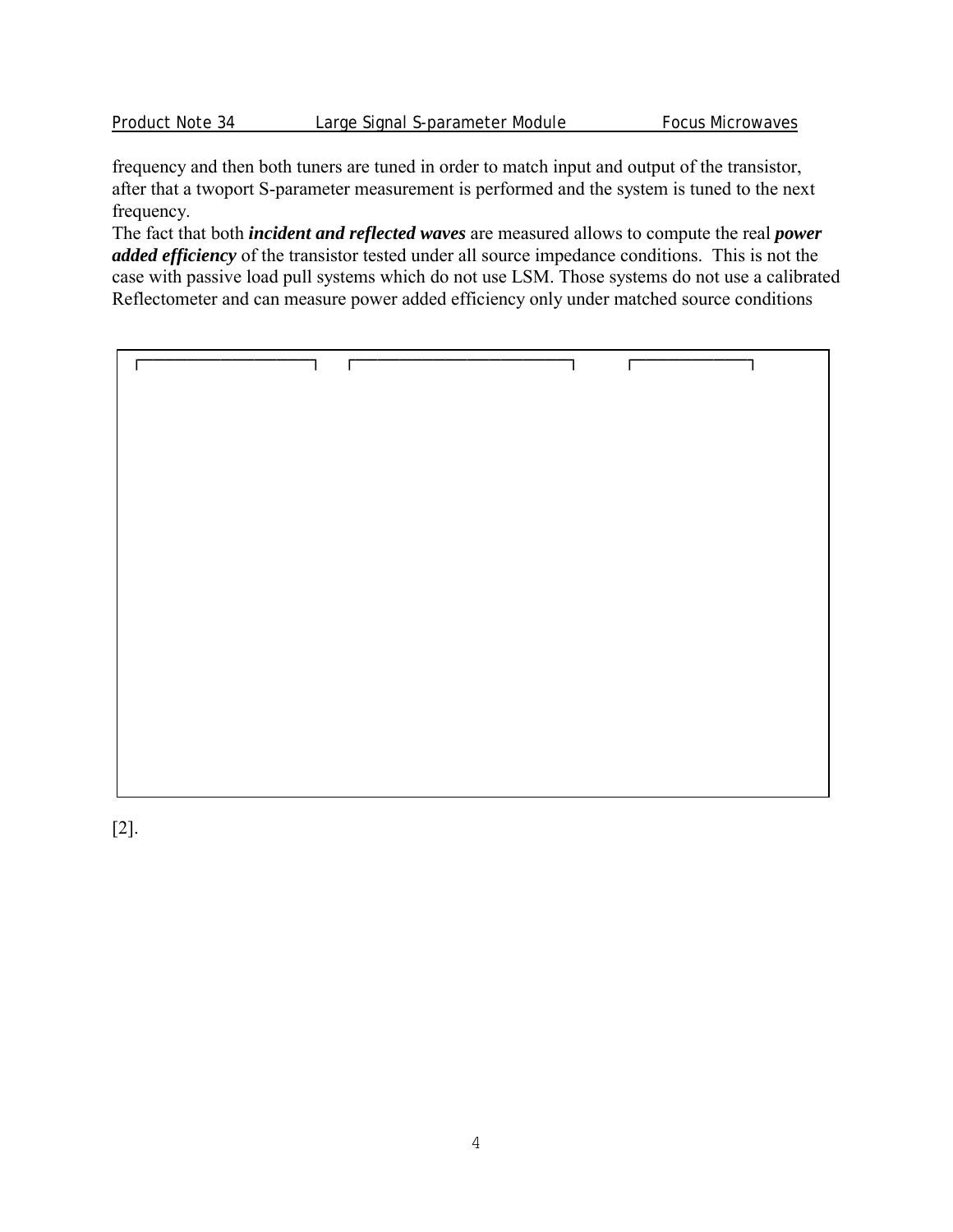

The shortcoming of this configuration is, however, that losses in the directional couplers and the cables from and to the LSM ports DS and DL reduce the reflection factor available for matching the DUT.

### **"S"-Parameter Measurements using LSM**

LSM is a *calibrated twoport Reflectometer*. This permits to measure full twoport S-parameters of active and passive twoports, such as attenuators, test fixtures, transistors, cables, couplers and isolators.

There are two possibilities for measuring twoport S-parameters:

- 1) Inject the source signal at the input and output port of the DUT and measure injected and reflected power waves. This requires the RF signal to be internally switched from port 1 to port 2.
- 2) Measure injected and reflected power waves at input and output port of the DUT under two different values of the load impedance  $\Gamma_L$ , for instance  $\Gamma_1$  and  $\Gamma_2$ .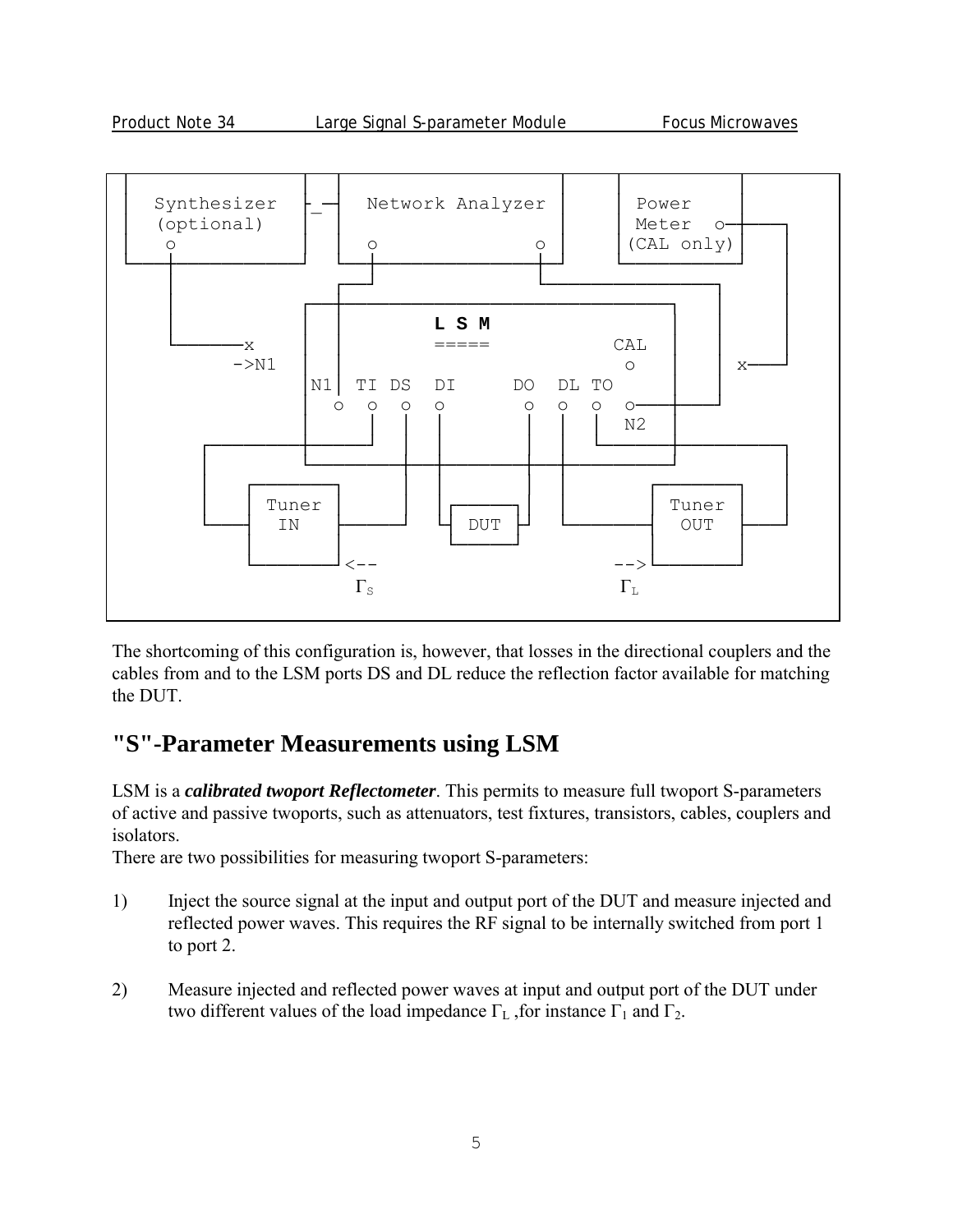

The second technique is better suitable to LSM, since we have simple control of the load conditions by switching between the CAL port and the DUT Load port (fig. 5).

B1 = S11•A1 + S12•A2 
$$
\Gamma = \Gamma_1
$$
 (1)  
\nB2 = S21•A1 + S22•A2 (2)  
\nB1' = S11•A1' + S12•A2'  $\Gamma = \Gamma_2$  (3)  
\nB2' = S21•A1' + S22•A2' (4)

Combining these four equations we obtain the S-parameters at Reflectometer reference plane (waves A1, B1, A2, B2) as described in [3]:

 B1/A2 - B1'/A2' B1/A1 - B1'/A1' B2/A2 - B2'/A2'  $S11 =$  (5),  $S12 =$  (6),  $S21 =$  (7) DEN DEN DEN DEN B2/A1 - B2'/A1'  $S22 =$  (8), whereas DEN = A2/A1 - A2'/A1' (9). DEN

Using the error terms determined by the TRL calibration of the system [1] these S-parameters can be corrected back to the DUT reference plane (waves a1, b1, a2, b2).

The choice of  $\Gamma_1$  and  $\Gamma_2$  is not trivial, however, since the device may oscillate under certain load impedance conditions. This may happen either at a given load impedance or *during the switching between two states*. During switching, large reflection factors (open circuit) may occur for a very short period of time, enough to trigger an oscillation, which is then sustained after the new load impedance has settled. LSM software provides a solution for this particular problem, by allowing the User to switch off the bias of the transistor during the impedance switching period of time. The result of this measurement is meaningful if the behaviour of the DUT does not change significantly between the two load conditions  $\Gamma_1$  and  $\Gamma_2$ . If it changes then the result will be an average value between the two states.

The RF bandwidth of the components used in LSM-305 permit large and small signal Sparameter measurements in a frequency range wider than actually specified, though with somehow limited accuracy. **The accuracy of the LSM calibration** is verified by measuring the S-parameters of a THRU Line (figures 6,7).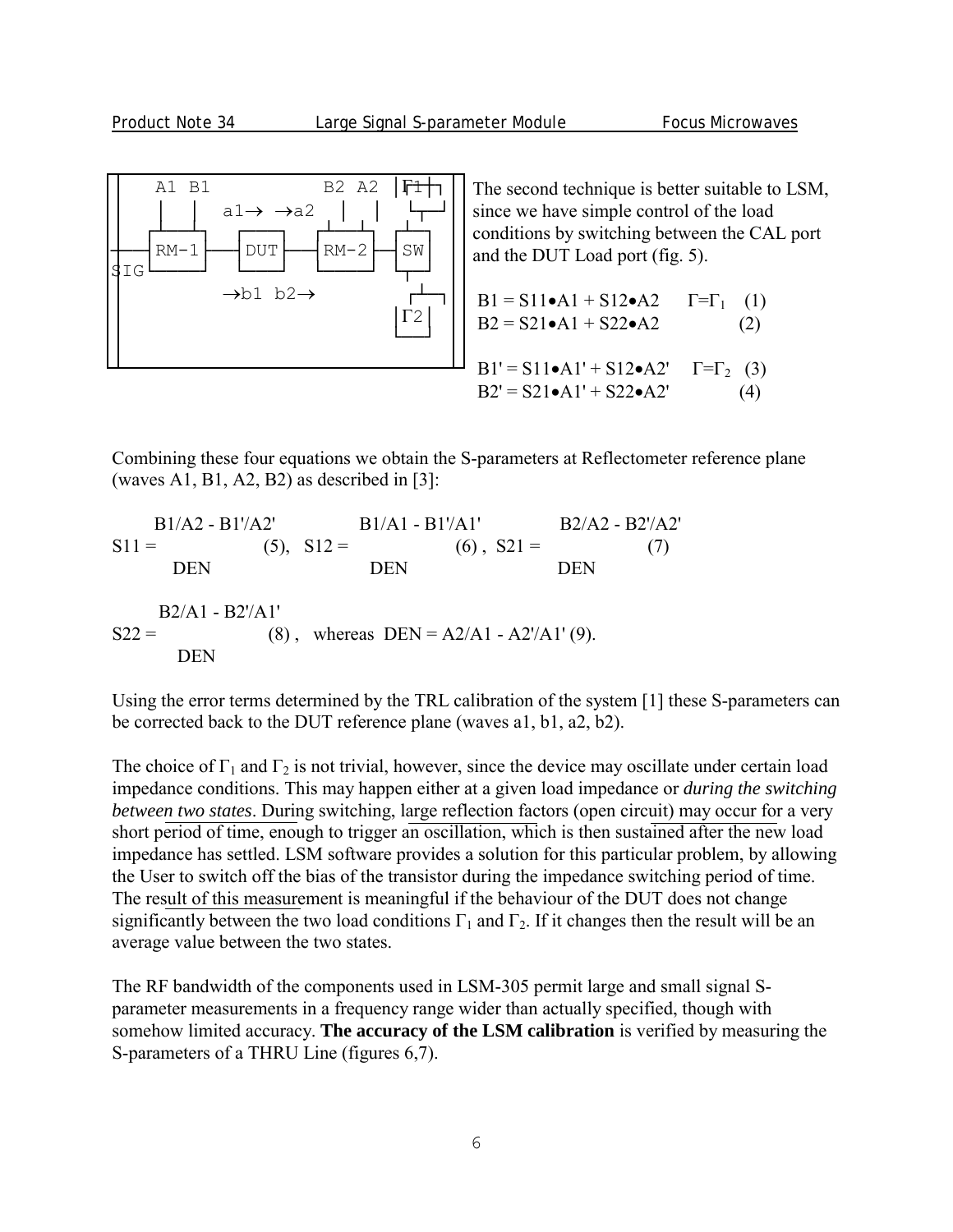

#### **LSM Software and Measurements**

LSM software is written in  $C^{++}$  programming language as a Windows® application.

It includes a number of menus that permit to Configure the system, Calibrate and Measure S-Parameters and DC-Parameters (IV-curves and Bias Setting). It also permits to invoke the *Display* utility which generates Cartesian, Polar and Smith Chart plots.

**S-parameter measurements** are initiated by a dialogue that allows to set all required conditions (figure 8). This includes start, stop frequency and frequency step, as well as input power at which the measurements will take place. Averaging factor can also be selected.

.<br>S-Parameter Measurer S Parameter File Set/Read DC Bias **TEST 148.S2P ⊡DC On/Off** Measure  $\boxed{20}$  per Point Average ⊠ Start Erequency 0.5000  $\vert \cdot \vert$ GHz Stop Frequency 3.5000  $\mathbf{I}$  GHz Cancel Start  $HeIp$ 

A useful feature is the "**Bias On/Off**" option, which, if activated, turns the DC bias off just before it switches to the second load impedance state in order to minimize the risk for transition oscillations.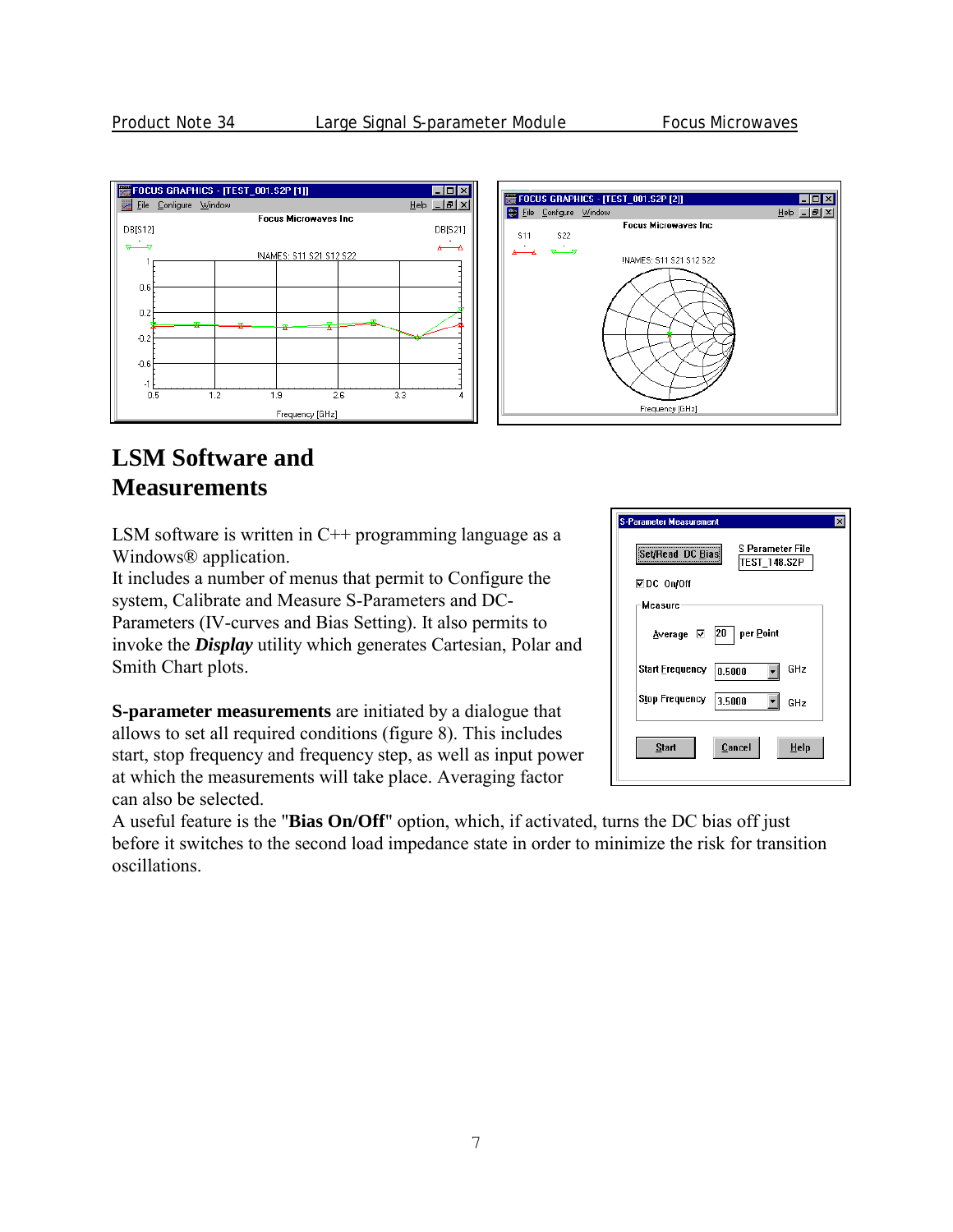

Figures 9-12: S-parameters of a bipolar transistor measured at Pin=-13.6dBm (left) and 21.6dBm (right).

The data above are shown in order to demonstrate the capability of the system. The dip in S21 at 600 MHz, associated with the scattering of S22 may be due to an oscillation at some, nondetected frequency (|S22| is <1 at all measured frequencies).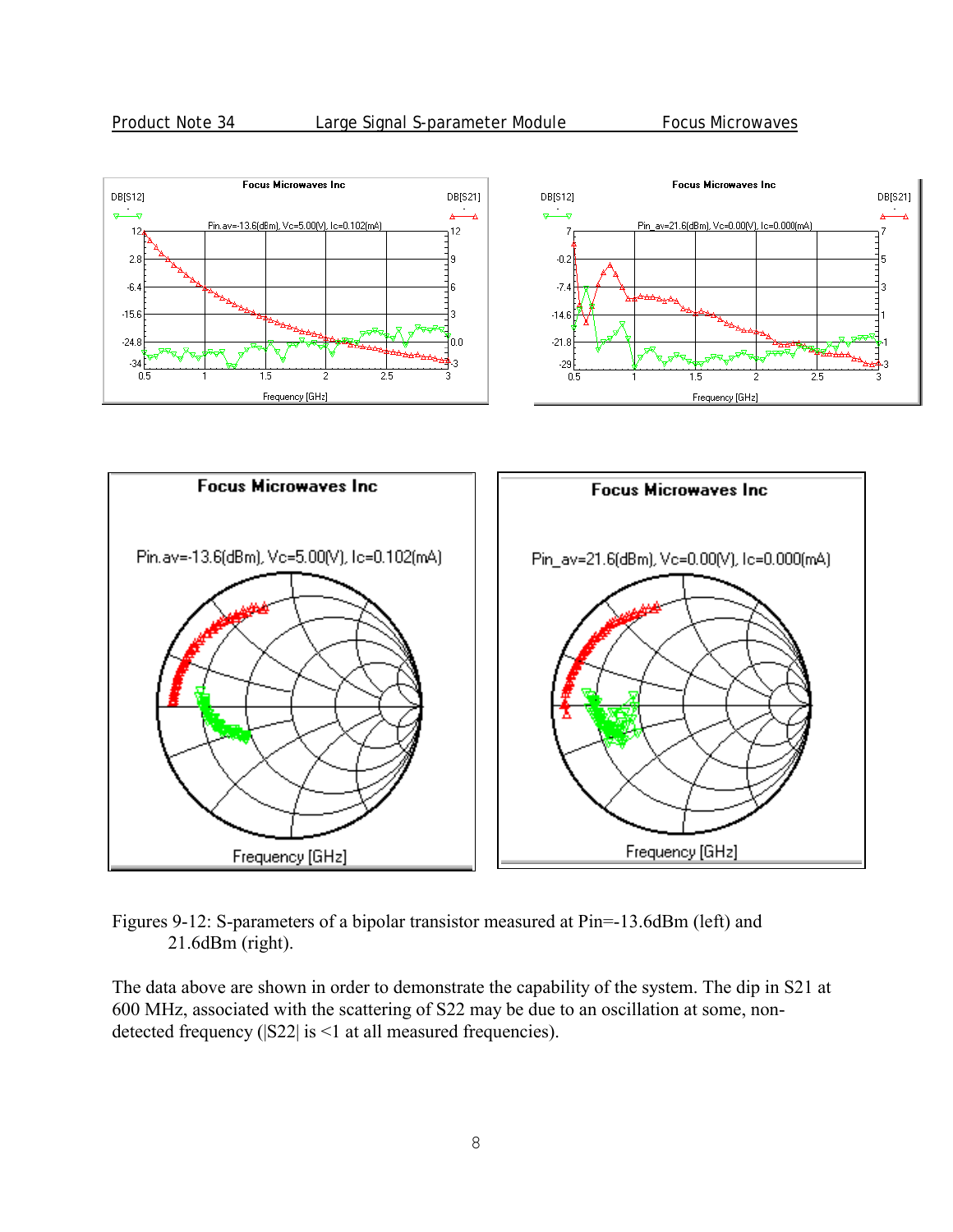#### **DC-parameters and IV-curves** are

measured automatically by LSM software and plotted using the Display utility.

A corresponding Dialogue (figure 14) permits to bias the device either manually or automatically. A set of IV curves measured using LSM software is shown in figure 13.

After DC parameters have been measured the IV curves of figure 13 can be displayed in a window and help select the parameters of the biasing dialogue (figure 14).



| L'ISIN PIC apudie dities 0.5 - 3 GHz |                 |
|--------------------------------------|-----------------|
| Input Power 30 dBm, higher           |                 |
| optional                             |                 |
| Inp. Power Control                   | 40 dB           |
| Bias                                 | 30V, 500mA      |
|                                      | higher optional |
| Passive Tuner                        |                 |
| Control                              | Optional        |
| Aeasurement                          |                 |
| S-Parameter Yes                      |                 |
| DC-Parameter Yes                     |                 |
| Harmonics                            | Optional        |
|                                      |                 |
|                                      |                 |
|                                      |                 |
|                                      |                 |

| <b>DC Bias Settings</b><br>×                                                                                                                       |  |
|----------------------------------------------------------------------------------------------------------------------------------------------------|--|
| Port-1 Control-<br>$C$ FET<br>C Current<br><b><i>C</i></b> Bipolar NPN<br>⊙ Voltage<br><b>O MOSFET</b><br>DC ON/OFF<br>RESET POWER SUPPLY (0 Volt) |  |
| Manual - Set Starting Point<br>Vce<br>$-0.00$<br>$-0.00$<br>٧b                                                                                     |  |
| Auto<br><b>Larget</b> [mA]<br><b>Start</b>                                                                                                         |  |
| Reading<br>Voltage<br>$-0.0$<br>Current<br>mÅ                                                                                                      |  |
| <b>Quit</b><br>Cancel                                                                                                                              |  |